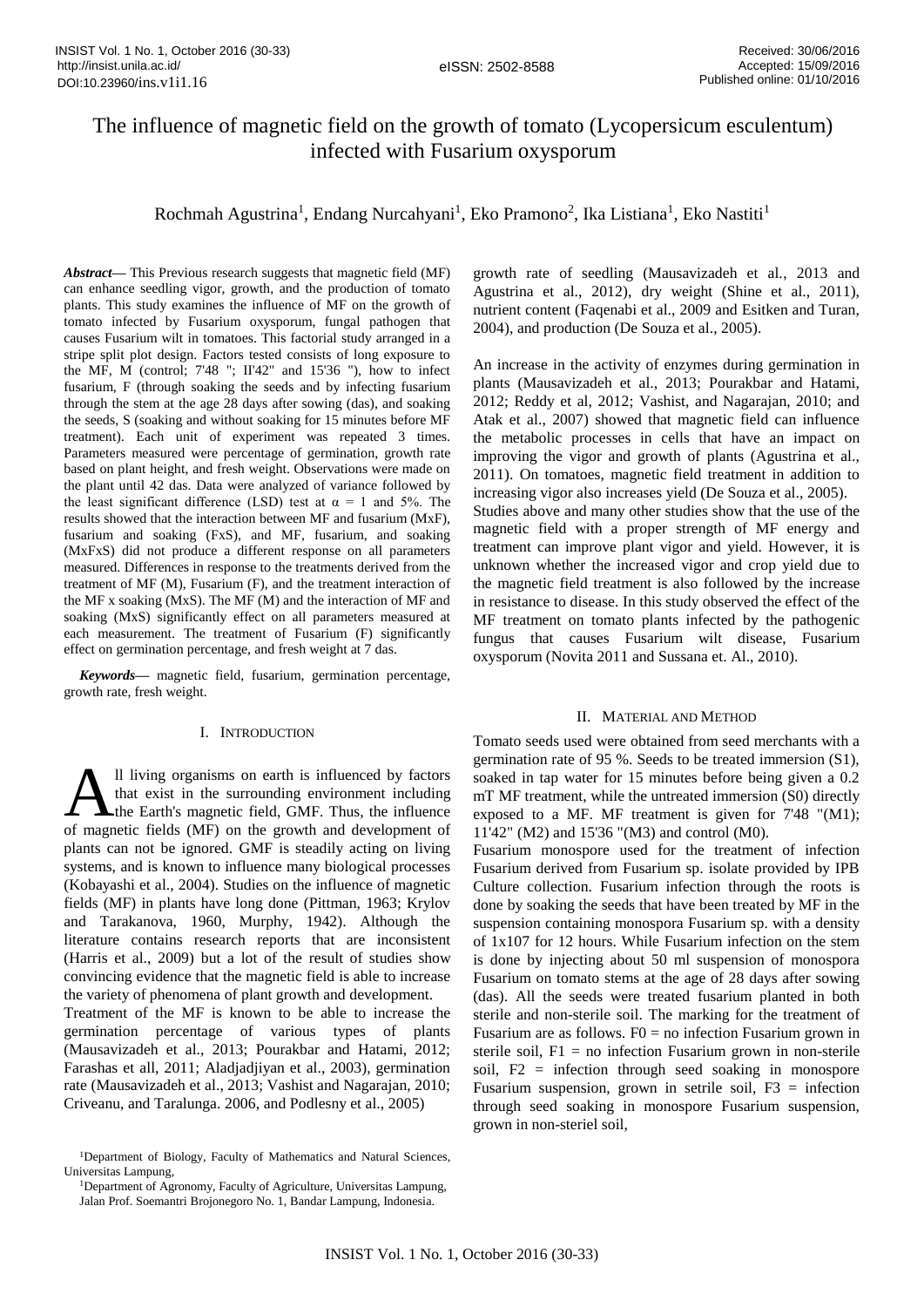The plant responses to the treatments of MF, fussarium, and seed soaking was observed by measuring the percentage of seed germination, plant growth rate on plant height, fresh weight, and dry weight.

# III. RESULTS

The growth response in this study was observed on all plants that survive from the results of treatment with Fusarium infection by soaking the seeds in Fusarium monospore suspension. Treatment MF (M) and Fusarium infections (F) causes the difference in the percentage of germination, as well as treatment of the interaction between the MF and immersion (MXS). The interaction between the MF and F (MXF); the interaction between the F and S (SXF); and the treatment of MF interaction, F, and S (MxFxS) did not result in any significant growth response.

Such as the results of previous studies (Agustrina et al., 2012; El Yazied et al., 2011, De Souza et al., 2005), treatment of MF affect the germination, growth rate, fresh weight, and dry weight (Figures 1 to 4 ). However, in this study MF treatment reduced the percentage of germination (Fig. 1a). Although the interaction of MxF not affect germination percentage, but the decline in the percentage of germination resulted in MF treatment in the study is thought to be due to the presence of F treatment especially in the treatment of F2 and F3, where the seeds for the treatment of F2 and F3 soaked before sowing. Seeding both in sterile soil (F2) or unsterile soil cause a decrease in the percentage of germination (Fig 1b). In the treatment of F4 and F5, the seeds have not been treated with F, so the percentage of germination at F4 and F5 is the response to treatment of MF and S only. Technology Acceptance Model (TAM) Theory.



Fig 1. Germination percentage of seed (%) under MF treatment (a), treatment of fusarium infection (b), and interaction MF and Fusarium, MxF (c).  $M = MF$  exposure.  $M0 =$  control,  $M1 = 7'48''$ ,  $M2 = II'42''$  and, M3  $= 15'36$  ". F= Fusarium infection. F0 = control, grown in sterile soil, F1 = control, grown in non- sterile soil, F2 = infection through seed soaking in monospore Fusarium suspension, grown in setrile soil,  $F3$  = infection hrough seed soaking in monospore Fusarium suspension, grown in non- stetrile soil,  $F4$  = infection through the stem, grown in sterile soil, and  $F5$  = infection through the stem, grown in non-setrile soil.

The response of the fresh weight at 7 das (Fig 3a.1 to 3a.3) in the treatment of MF, Fusarium infections (F), and immersion (S) showed the same response as the response percentage of germination above. At 7 das, MF treatment, Fusarium infections, and the interaction of treatment MxS cause differences in fresh weight of seedlings. However, for the fresh weight of seedlings, the treatment of MF and the interaction of MxS treatment showed similar results with previous studies that prove that the treatment of MF and seed immersion (S) increase the fresh weight of seedlings (Agustrina et al., 2012; El Yazied et al., 2011, De Souza et al., 2005). These results strengthening the suspicion that the treatment effect of MF in improving responses to the growth of tomato plants are able to survive against Fusarium infection has not disappeared, so the fresh weight of seedlings from seeds treated MF is greater than the control.

In this study, all treatments MF increase the growth rate as well as the interaction of treatment MxS on growth period 7- 28 das, particularly in the treatment of MF exposure for 7'48 ". The results are consistent with results of other studies (Agustrina et al. 2012; El Yazied et al., 2011, De Souza et al., 2005) which proves that the MF and soaking treatment can improve the seedling growth.

Water plays an important role in the process of germination and cell enlargement. The MF affects the physical properties of water chemistry that lowers the surface tension and increases the viscosity of the water so it is more stable because molecular energy becomes lower and higher activation energy (Cai et al., 2009). MF treatment accelerate the rate of hydration into germ cells (Agustrina et al., 2011 and Shine et al., 2011). Soaking the seeds of tomatoes for 15 minutes before treatment (S1) exposure of MF resulted in germ cells hydrated earlier than treatment S0, meaning that the metabolism of germination in treatment S1 has been in progress when treated with MF and finally the treatment of MF accelerate the metabolism of ongoing growth (Agustrina et al., 201). The results of measurements on the growth rate (Fig. 2a) and fresh weight (Fig. 3b) of tomato plants showed that the treatment of MF and immersion (S) can increase growth of tomato plants that can withstand the treatment of Fusarium infection.



Fig. 2. The growth rate of the growth period  $7-28$  das (a) and  $7-42$  das (b) under MF treatment (a.1 and b.1) and interaction treatment of MxS (a.2 and b.2). M = MF exposure. M0 = control, M1 = 7'48 ", M2 = II'42" and, M3 = 15'36 ". S = immersion. S0 = seeds without soaking, S1 = soaking the seeds for 15'. The unit measurement is cm day-1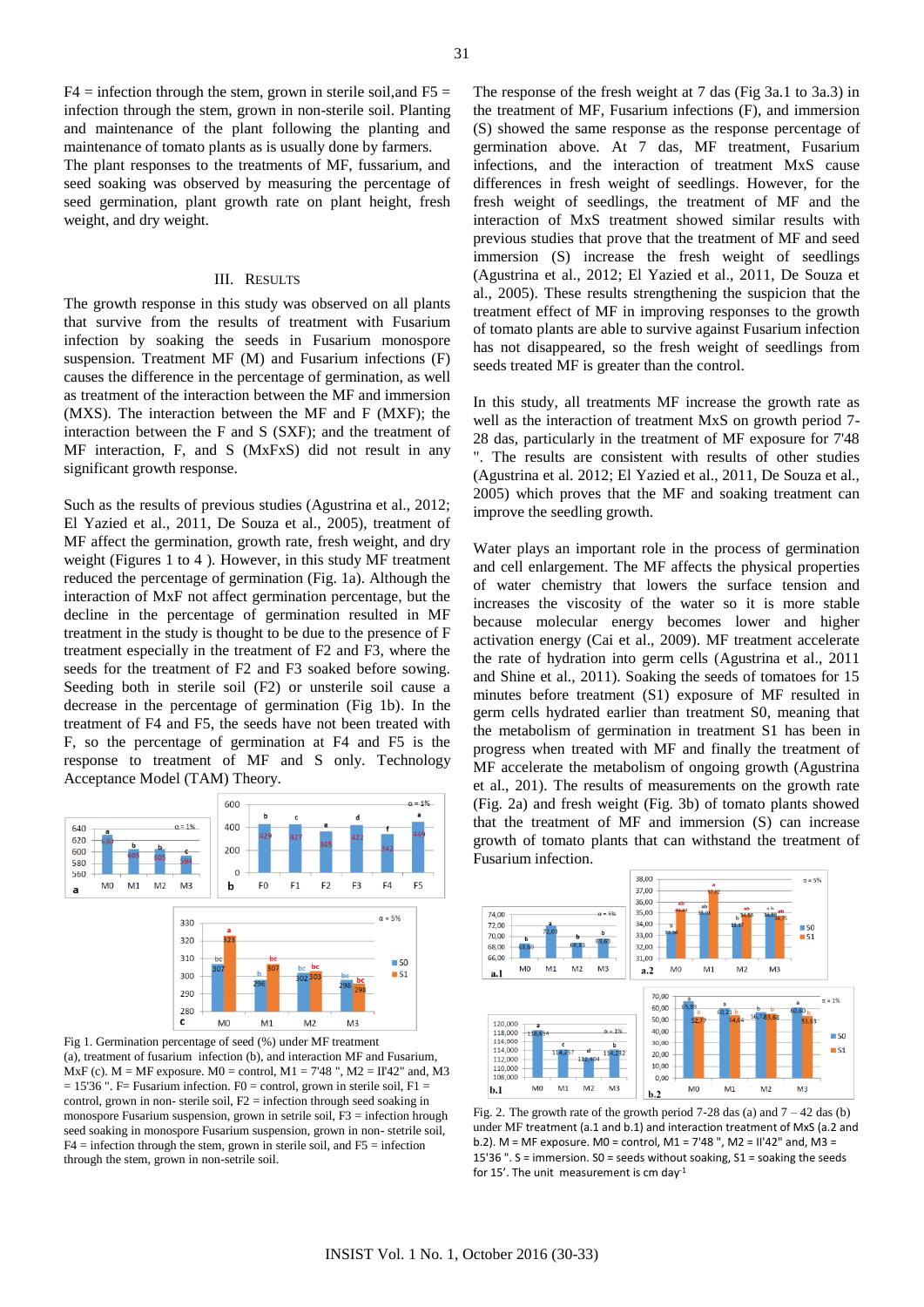The response rate of growth (Fig. 2b) and fresh weight (Fig 3a) in the growth period 7-42 das growth showed differences in the results with measurements on growth period 7-28 das.

Differences in the measurement result is believed to be due to changes in metabolism that is from metabolism process for the vegetative phase to the generative phase. At 42 das, tomato plants have already entered the generative phase. In the generative phase, the rate of plant growth slows as it enters the stationary growth phase.

In the generative phase, results of photosynthesis more used to establish food storage tissues rather than to the formation of vegetative tissues such as leaves and stems. Koelewijn (2004) generative phase. The process of change in the metabolism of the vegetative phase to the generative phase seems to be rapidly taking place in the S1 treatment where seeds are soaked before treated (Fig. 2b.2). Several studies showed treatment before MF increase crop production (Faqanabi et al., 2009; De Souza, et al., 2005; and Kordas et al., 2002).

Of all the data obtained, Fusarium infection was not significant effect on the growth of tomatoes unless reduced the percentage of germination, seedling fresh weight (7 das). Fusarium infection in the plant stem at the age of 28 das does not affect the growth response, both on the growth rate (Fig. 2b) and the fresh weight (Fig 3c) in the period of plant growth 7-42 das.



Fig. 3. Tomatoes fresh weight (gram) on 7 das (a) and 28 das (b), and 42 day(c) under MF treatment (a.1, b.1, dan c.1), Fusarium infection (a.2), and interaction treatment of MxS (a.3, b2, and c.2).  $M = MF$  exposure.  $M0 =$ control, M1 = 7'48 ", M2 = 11'42" and, M3 = 15'36 ". S = immersion. S0 = seeds without soaking,  $S1$  = soaking the seeds for 15'. F0 = control, grown in sterile soil,  $F1$  = control, grown in non-sterile soil,  $F2$  = infection hrough seed soaking in monospore Fusarium suspension, grown in sterile soil, F3 = infection through seed soaking in monospore Fusarium suspension, grown in non-sterile soil, F4 = infection through the stem, grown in sterile soil, and F5 = infection through the stem, grown in non-sterile soil.

Data reduction in germination percentage, fresh weight and growth rate above still can not be assured yet that the treatment of MF in this study enhance the growth and resistance of tomato plants. The possibilities that can be drawn from these results are:

- a. Pathogenicity of Fusarium isolates used to get monospore Fusarium weak, so although soaking seeds by Fusarium monospore suspension reduced the percentage of germination and fresh weight statistically significanse, but the decline is relatively small (4.7 to 14.92%, Fig. 1b, F0 to F3)
- b. Fusarium infection on the stem of the plant when the plant aged 28 das ineffective in causing Fusarium wilt disease.

## IV. CONCLUSION

Treatment of MF (M) on the seed infected with a suspension of Fusarium monospore by soaking the seeds do not increase the percentage of germination. Fusarium infection decreases the germination percentage, but there is no effect of the treatment interaction of MxF in the percentage of germination. MF treatment and the treatment interaction of MxS increase the growth rate and it is thought to increase the speed of change in metabolic processes of the vegetative phase to the generative phase. Because the entire observation was done on plants that survived from Fusarium infection, and of all the measured parameters indicate an increase in the growth response, then these results can provide guidance that MF may improve the growth of tomato plants that survived from the attack of Fusarium infection. However, further studies need to be done to ensure the above results and the increased resistance of plants against pathogen attack can be proven.

### V. ACKNOWLEDGEMENT

The data presented in this paper is part of the data of a research project funded by the Directorate General of Higher Education through a program of competition grant 'Strategi Nasional' in 2014-2015

#### **REFERENCES**

- [1] Agustrina, R., T.Tripeni H andayani, S. Wahyuningsih, dan O. Prasetya. 2012. Pertumbuhan Tanaman Tomat (Lycopersicum esculentum Mill.) di Bawah Perlakuan Medan Magnet 0,2 mT. Prosiding SNSMAIP III. Unila – Bandarlampung. Pp.: 277 – 281
- [2] Agustrina, Rochmah, Tunjung Tripeni, dan Eti Ernawiati. 2011. Anatomi Kecambah Tomat Yang Diberi Perlakuan Medan Magnet 0,2 mT. Prosiding: Seminar Nasional Sains & Teknologi – IV. Universitas Lampung, Bandar Lampung: 656-646.
- [3] Aladjadjiyan, Anna dan Teodora Ylieve. 2003. Influence of Stationary Magnetic Field on The Early Stages of The Development of Tobacco Seeds (Nicotiana tabacum L.). Journal Central Europian Agriculture. Vol. 4. No. 2. p131-137.
- [4] Atak, O., O. Celik, A. Olgun, S. Alikamanoglu, A. Rzakoulieva. 2007. Ffect Of Magnetic Field On Peroxidase Activities Of Soybean Tissue Culture. Biotechnol. & Biotechnol. Eq. 21/2007/2: 166 - 171
- [5] Chai, R., H. Yang, J. He., dan W. Zhu. 2009. The effects of magnetic field on water molecular hydrogen bonds. Journal of Molecular Structure.  $938 \cdot 15 = 19$ .
- [6] Criveanue, H.R. dan Taralunga, G. 2006. Influence of magnetic fields of variable intensity on behaviour of some medicinal plants. Journal of Central Euro Agricultura, Vol 7, 4, pp 643-648.